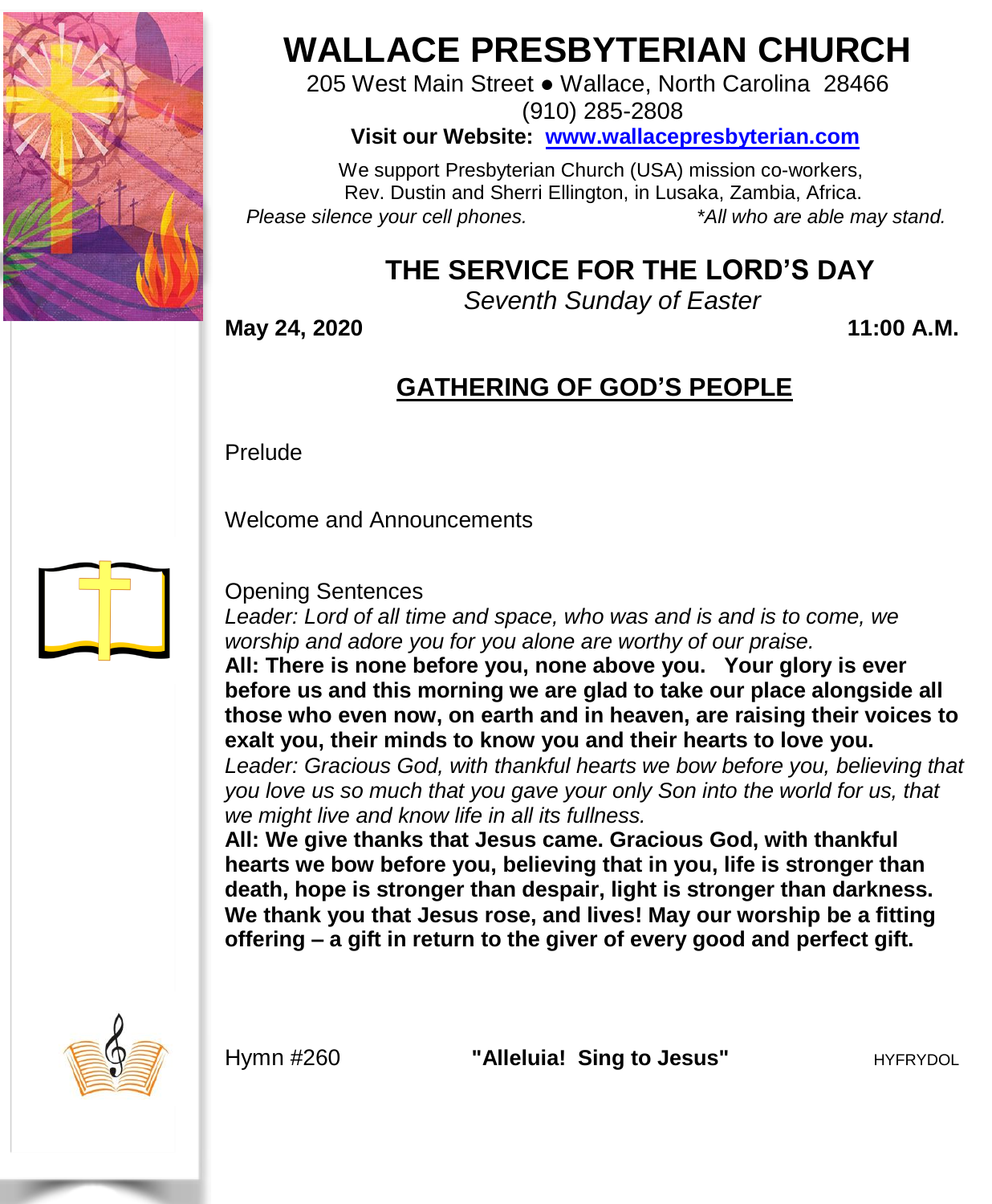

#### Unison Prayer of Confession

**Lord, you pray that your followers will be one as you and your Father are one, and yet we divide into factions, demonize those with whom we disagree and fail to show the world we are yours through our love of one another. We are to be your witnesses to the ends of the earth, revealing your mercy and enacting your compassion. Instead we keep silent when we should speak and speak when we ought to remain silent. Forgive us for our failure to take risks for your sake. Grant us your grace and embolden us to share it, forgiving others as we have been forgiven. Lord, hear our prayers . . .**

**(A time for silent prayers of confession . . .)**



Responsive Assurance of Pardon *Leader: Friends, Christ himself restores, supports, strengthens and establishes us. Believe the good news!* **All: Through Jesus Christ we are forgiven! Thanks be to God.**

Gloria Patri **Glory Be to the Father Glory be to the Father, and to the Son, and to the Holy Ghost; as it was in the beginning, is now, and ever shall be, world without end. Amen, amen.**

## **PROCLAIMING GOD'S WORD**

Children's Sermon



Special Music **"Blessings"** Laura Story Randy Bittner, baritone

*We pray for blessings. We pray for peace. Comfort for family, protection while we sleep. We pray for healing, for prosperity. We pray for Your mighty hand to ease our suffering.* All the while, You hear each spoken need. Yet love is way too much to give us lesser things. *'Cause what if your blessings come through raindrops. What if Your healing comes through tears. What if a thousand sleepless nights are what it takes to know You're near. What if trials of this life are Your mercies in disguise. We pray for wisdom. Your voice to hear. We cry in anger when we cannot feel You near. We doubt your goodness, we doubt your love. As if every promise from Your Word is not enough. All the while, You hear each desperate plea. And long that we'd have faith to believe. When friends betray us. When darkness seems to win. We know that pain reminds this heart. That this is not our home. What if my greatest disappointments. Or the aching of this life. Is the revealing of a greater thirst this world can't satisfy. What if trials of this life. The rain, the storms, the hardest nights. Are your mercies in disguise.*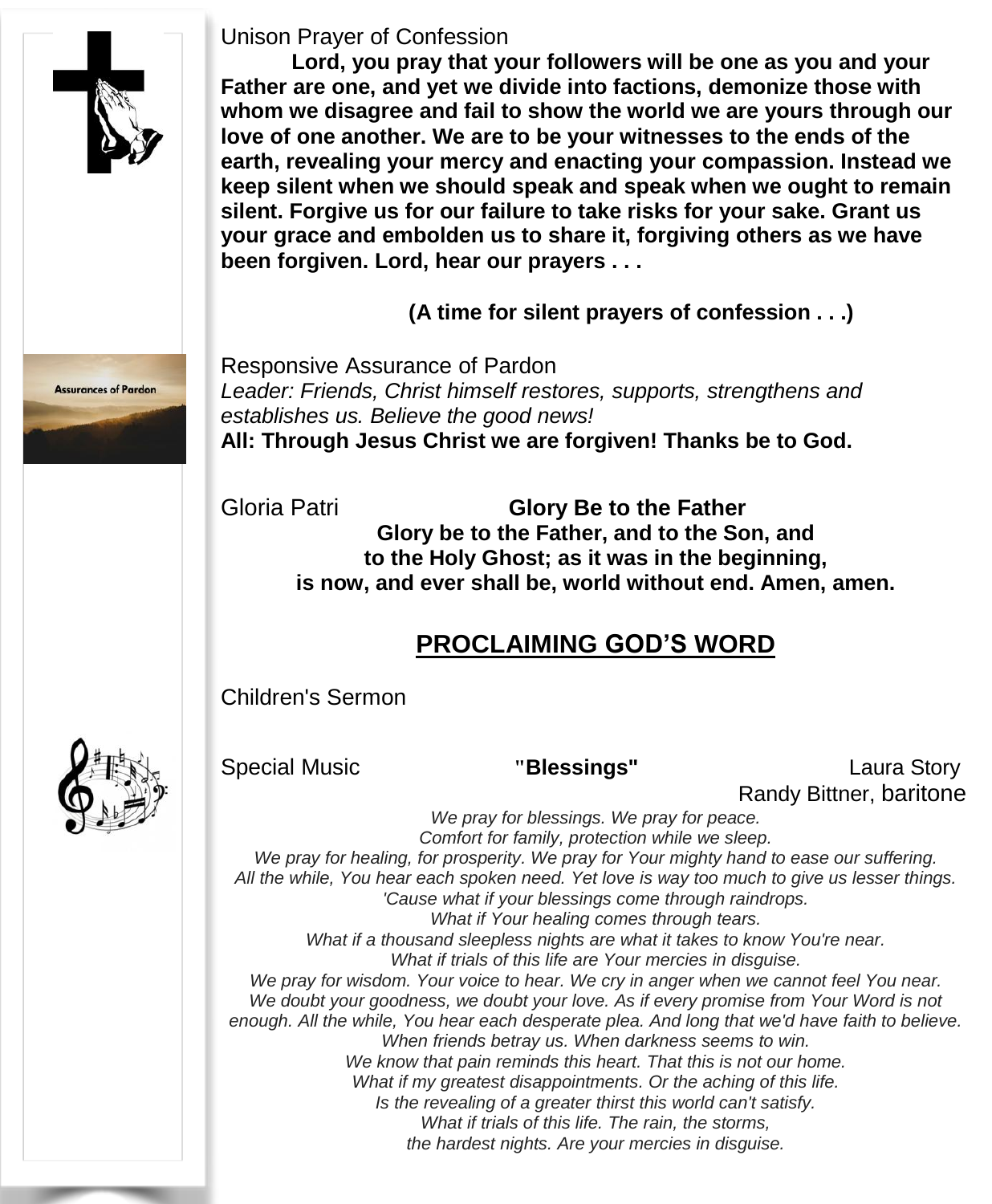

Unison Prayer for Illumination

**Holy God, we cast our anxieties on you, knowing that you care for us. Send your Spirit to open our hearts, settle our minds and grant us discernment. May your living Word come alive in us. Amen.**



Gospel Lesson *John 17:1-11*



**Hymn #468** 

**"In My Life"** LORD, BE GLORIFIED (Lord, Be Glorified)

New Testament Lesson *Acts 1:1-26*

Sermon **"Following in Jesus' Footsteps"** Dr. Philip K. Gladden

A Time for Silent Reflection



Pastoral Prayer with the Lord's Prayer

**Our Father who art in heaven, hallowed be Thy name. Thy kingdom come, Thy will be done, on earth as it is in heaven. Give us this day our daily bread; and forgive us our debts, as we forgive our debtors; and lead us not into temptation, but deliver us from evil. For Thine is the kingdom and the power and the glory, forever. Amen.**

### **GIVING THANKS TO GOD**

Presentation of Tithes and Offerings



**Offertory** 

Doxology and Prayer of Dedication *Praise God from whom all blessings flow; Praise Him all creatures here below; Praise Him above ye heavenly host; Praise Father, Son, and Holy Ghost. Amen.*